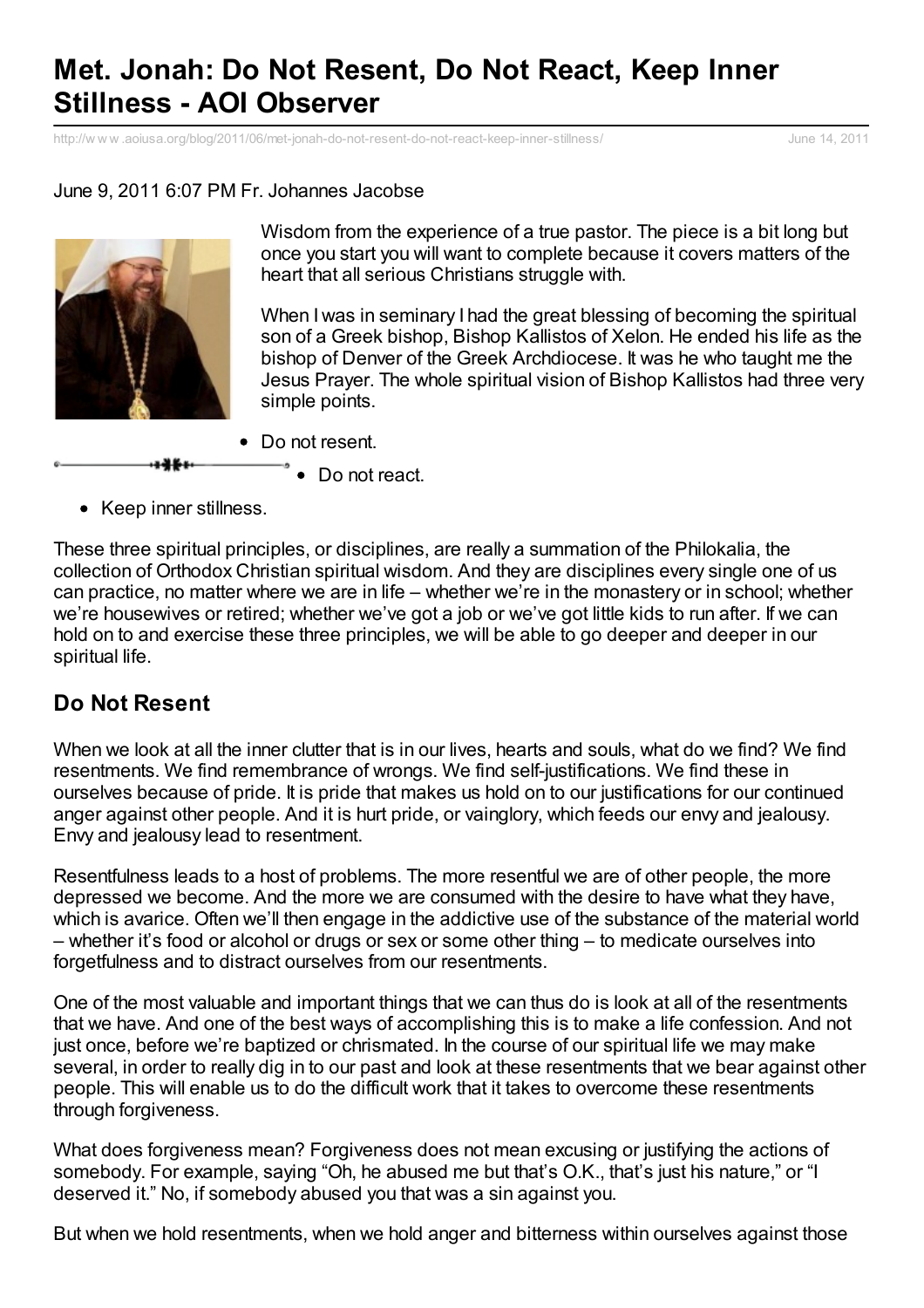who have abused us in some way, we take their abuse and we continue it against ourselves. We have to stop that cycle. Most likely that person has long gone and long forgotten us, forgotten that we even existed. But maybe not. Maybe it was a parent or someone else close, which makes the resentment all the more bitter. But for the sake of our own soul and for the sake of our own peace, we need to forgive. We should not justify the action, but we should overlook the action and see that there's a person there who is struggling with sin. We should see that the person we have resented, the person we need to forgive, is no different than we are, that they sin just like we do and we sin just like they do.

Of course, it helps if the person whom we resent, the person who offended us or abused us in some way, asks forgiveness of us. But we can't wait for this. And we can't hold on to our resentments even after outwardly saying we've forgiven. Think of the Lord's Prayer: "Forgive us our trespasses as we forgive those who trespass against us." If we don't forgive, we can't even pray the Lord's Prayer without condemning ourselves. It's not that God condemns us. We condemn ourselves by refusing to forgive. We will never have peace if we don't forgive, only resentment. It is one of the hardest things to do, and our culture does not understand it. It is to look at the person we need to forgive, and to love them – despite how they may have sinned against us. Their sin is their sin, and they have to deal with it themselves. But we sin is in our reaction against their sin.

# **Do Not React**

So this first spiritual principle – do not resent – leads to the second. We must learn to not react. This is just a corollary of "turn the other cheek." When somebody says something hurtful, or somebody does something hurtful, what is it that's being hurt? It's our ego. Nobody can truly hurt us. They might cause some physical pain, or emotional pain. They might even kill our body. But nobody can hurt our true selves. We have to take responsibility for our own reactions. Then we can control our reactions.

There are a number of different levels to this principle. On the most blatant level, if someone hits you don't hit them back. Turn the other cheek – that's the Lord's teaching. Now, this is hard enough. But there is a deeper level still. Because if somebody hits you, and you don't hit them back – but you resent them, and you bear anger and hatred and bitterness against them, you've still lost. You have still sinned. You have still broken your relationship with God, because you bear that anger in your heart.

One of the things which is so difficult to come to terms with is the reality that when we bear anger and resentment and bitterness in our hearts, we erect barriers to God's grace within ourselves. It's not that God stops giving us His grace. It's that we say, "No. I don't want it." What is His grace? It is His love, His mercy, His compassion, His activity in our lives. The holy Fathers tell us that each and every human person who has ever been born on this earth bears the image of God undistorted within themselves. In our Tradition there is no such thing as fallen nature. There are fallen persons, but not fallen nature.

The implication of this truth is that we have no excuses for our sins. We are responsible for our sins, for the choices we make. We are responsible for our actions, and our reactions. "The devil made me do it" is no excuse, because the devil has no more power over us than we give him. This is hard to accept, because it is really convenient to blame the devil. It is also really convenient to blame the other person, or our past. But, it is also a lie. Our choices are our own.

On an even deeper level, this spiritual principle – do not react – teaches us that we need to learn to not react to thoughts. One of the fundamental aspects of this is inner watchfulness. This might seem like a daunting task, considering how many thoughts we have. However, our watchfulness does not need to be focused on our thoughts. Our watchfulness needs to be focused on God. We need to maintain the conscious awareness of God's presence.

If we can maintain the conscious awareness of His presence, our thoughts will have no power over us. We can, to paraphrase St. Benedict, dash our thoughts against the presence of God. This is a very ancient patristic teaching. We focus our attention on the remembrance of God. If we can do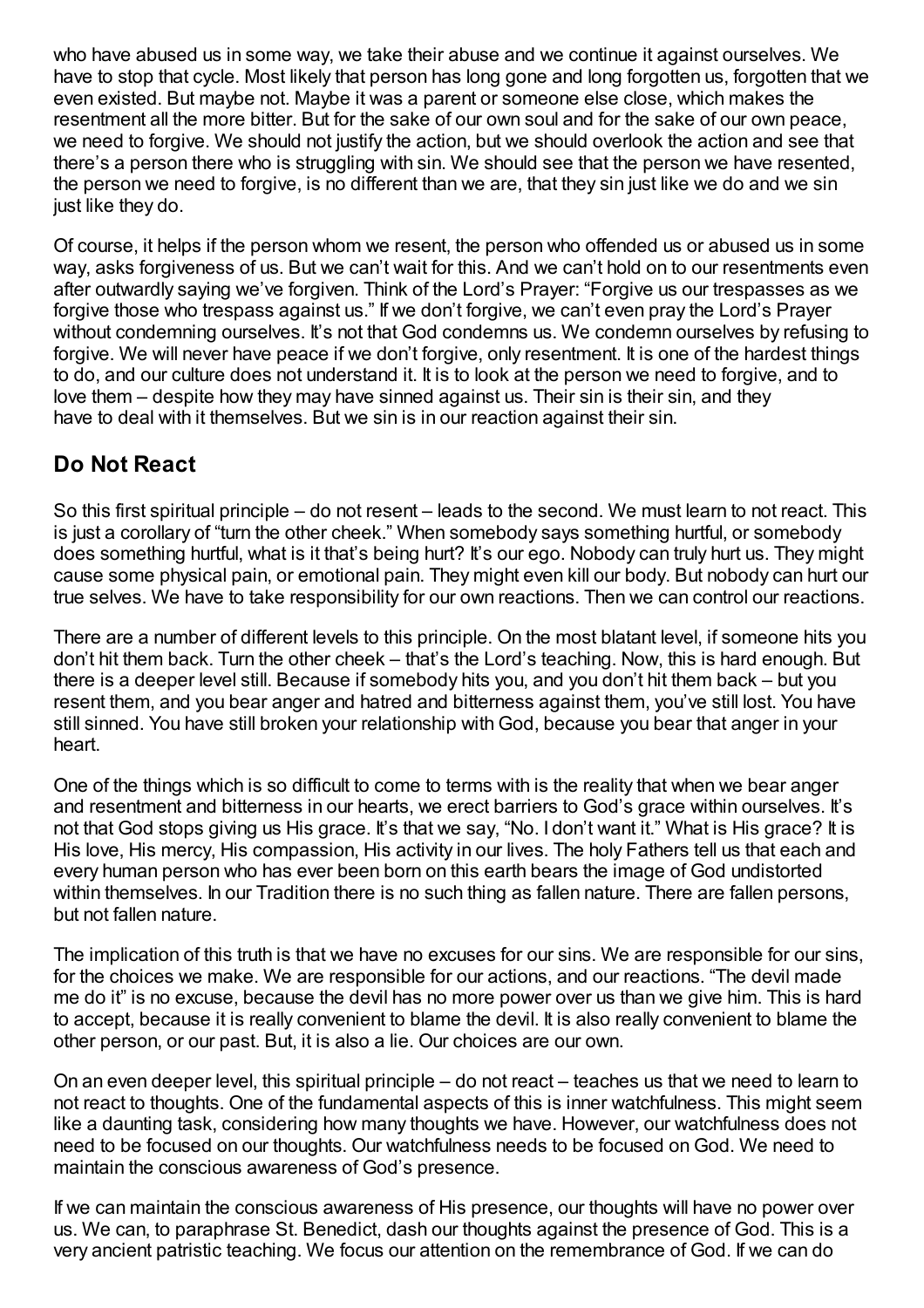that, we will begin to control our troubling thoughts. Our reactions are about our thoughts. After all, if someone says something nasty to us, how are we reacting? We react first through our thinking, our thoughts.

Perhaps we're habitually accustomed to just lashing out after taking offense with some kind of nasty response of our own. But keeping watch over our minds so that we maintain that living communion with God leaves no room for distracting thoughts. It leaves plenty of room if we decide we need to think something through intentionally in the presence of God. But as soon as we engage in something hateful, we close God out. And the converse is true – as long as we maintain our connection to God, we won't be capable of engaging in something hateful. We won't react.

### **Keep Inner Stillness**

The second principle, the second essential foundation of our spiritual life – do not react – leads to the third. This third principle is the practice of inner stillness. The use of the Jesus Prayer is an extremely valuable tool for this. But the Jesus Prayer is a means, not an end. It is a means for entering into deeper and deeper conscious communion. It's a means for us to acquire and maintain the awareness of the presence of God. The prayer developed within the tradition of hesychasm, in the desert and on the Holy Mountain.

But hesychasm is not only about the Jesus Prayer. It is about inner stillness and silence. Inner stillness is not merely emptiness. It is a focus on the awareness of the presence of God in the depths of our heart. One of the essential things we have to constantly remember is that God is not out there someplace. He's not just in the box on the altar. It may be the dwelling place of His glory. But God is everywhere. And God dwells in the depths of our hearts. When we can come to that awareness of God dwelling in the depths of our hearts, and keep our attention focused in that core, thoughts vanish.

How do we do this? In order to enter in to deep stillness, we have to have a lot of our issues resolved. We have to have a lot of our anger and bitterness and resentments resolved. We have to forgive. If we don't we're not going to get into stillness, because the moment we try our inner turmoil is going to come vomiting out. This is good – painful, but good. Because when we try to enter into stillness and we begin to see the darkness that is lurking in our souls, we can then begin to deal with it. It distracts us from trying to be quiet, from trying to say the Jesus Prayer, but that's just part of the process. And it takes time.

The Fathers talk about three levels of prayer. The first level is oral prayer, where we're saying the prayer with our lips. We may use a prayer rope, saying "Lord Jesus Christ, have mercy on me," or whatever form we use.

The next level is mental prayer, where we're saying the prayer in our mind. Prayer of the mind – with the Jesus Prayer, with prayer book prayers, with liturgical prayers –keeps our minds focused and helps to integrate us, so that our lips and our mind are in the same place and doing the same thing. We all know that we can be standing in church, or standing at prayer, and we may be mouthing the words with our lips but our mind is thinking about the grocery list. The second level of prayer overcomes this problem, but it is not the final level.

The final level of prayer is prayer of the heart, or spiritual prayer. It is here where we encounter God, in the depths of our soul. Here we open the eye of our attention, with the intention of being present to God who is present within us. This is the key and the core of the whole process of spiritual growth and transformation.

### **II. So how do we do this?**

### **The Prayer of Stillness**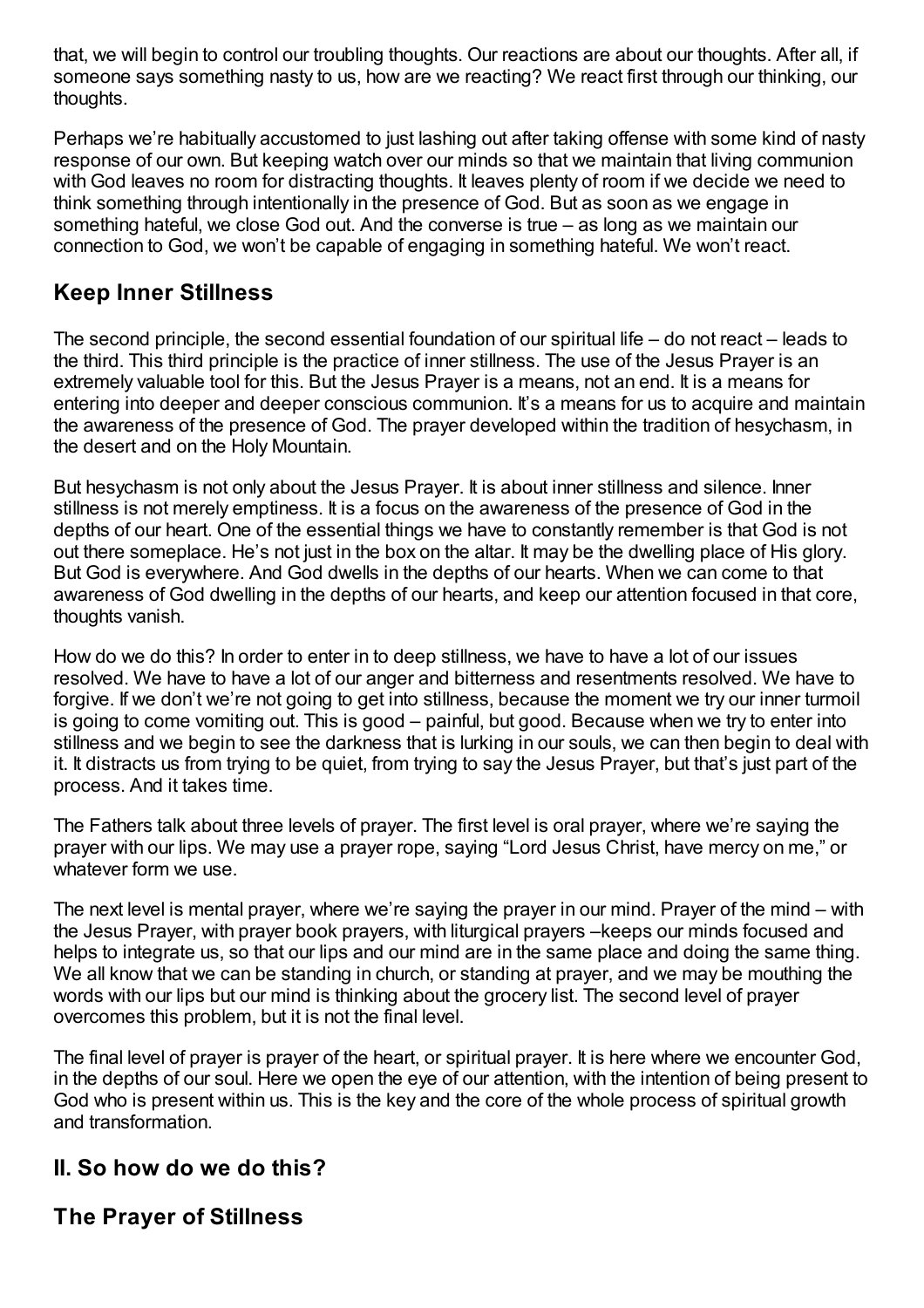The foundation of the spiritual process is learning to keep inner silence, the prayerof stillness. On the basis of this, we gain insight into how to stop resenting and to stop reacting. Then the process goes deeper and deeper, rooting out our deeply buried resentments and passions, memories of hurt and sin, so that the silence penetrates our whole being. Then we can begin to think clearly, and to attain towards purity of heart. Before beginning this process, it is important to have an established relationship with a spiritual guide, a father confessor or spiritual mother, to help you. Confession is a central part of the spiritual life, and things that come up in prayer, as well as resolving resentments and other issues, are part of that. It is also valuable to expose obsessive or sinful thoughts to your confessor. Simply exposing them deprives them of their power.

We always need to be accompanied on the journey within. Prayer is always a corporate action, leading to the transcendence of our individual isolation into a state of communion with God and the Other. The Jesus Prayer, "Lord Jesus Christ, Son of God, have mercy on me a sinner," or some form of it, can be used as a vehicle to help us bring our attention into a prayerful state. The Jesus Prayer states the intention of our prayer, and we use it first verbally and then mentally until it goes beyond word and thought and becomes pure intention in deep silence.

A prayer rope is very helpful to get started, not so much as to count prayers, but to keep the physical level of attention. We say one prayer on each knot, going round and round the rope, until our attention is focused in prayer. Then we can stop moving around the rope, and be still. The rope is not important in and of itself; one can pray just as well without it. It is an aid. Another aid is to follow your breath. What is important is not to get caught up in technique, but to pray.

The Prayer can be said standing, kneeling or sitting. If one is ill, lying down is acceptable; but it is hard to preserve focused attention while lying down. Prayer is not relaxation. It may relax you, but that is not the point. Posture is important to help keep your attention focused. If you're sitting, it helps to keep your back straight and your shoulders back. One can also be prostrate on the ground, but it takes practice to let go of the physical distractions.

In beginning to pray, remember that God is "everywhere present and filling all things." In prayer, you make yourself present to God. Open your mind and heart, your awareness of God, so that the sense of God's Presence fills your consciousness. At first, we may not have a sense of God's Presence. But the more disciplined our practice of prayer, the more that conscious awareness of God will fill our mind and heart. This is not an image, a thought "that" God is present (though this is a place to start), or a feeling or physical sensation. It is simply an awareness. This is the beginning of spiritual consciousness, where our awareness moves from the head to the heart, and from God as an object to a sense of being rapt in God's Presence.

#### **How to Enter the Prayer of Stillness**

In short, sit down and collect yourself, and remember that God is present. Say the Trisagion Prayers if you wish. Breathe in slowly and deeply a couple of times, following your breath to the center of your chest. Begin to say the Jesus Prayer quietly, slowly, until you have a sense of God's Presence. Then let the Jesus Prayer trail off, and go into silence. Thoughts will come, but simply let them go by. Don't let them grab your attention. But if they do, gently dismiss them and bring your focus back to God's Presence, perhaps using the Jesus Prayer to reestablish your intention to pray. Go deeper within yourself, below the thoughts, into the deeper stillness and awareness of Presence, and simply abide there.

The period of prayer should start out with a few minutes, and may entirely be occupied at first with the Jesus Prayer. Eventually, over a period of weeks or months, as you begin to master keeping your attention focused and dismissing thoughts, let it expand up to twenty or thirty minutes. Two periods of prayer, early in the morning and early in the evening are an excellent discipline.

#### **Surrender and Detachment**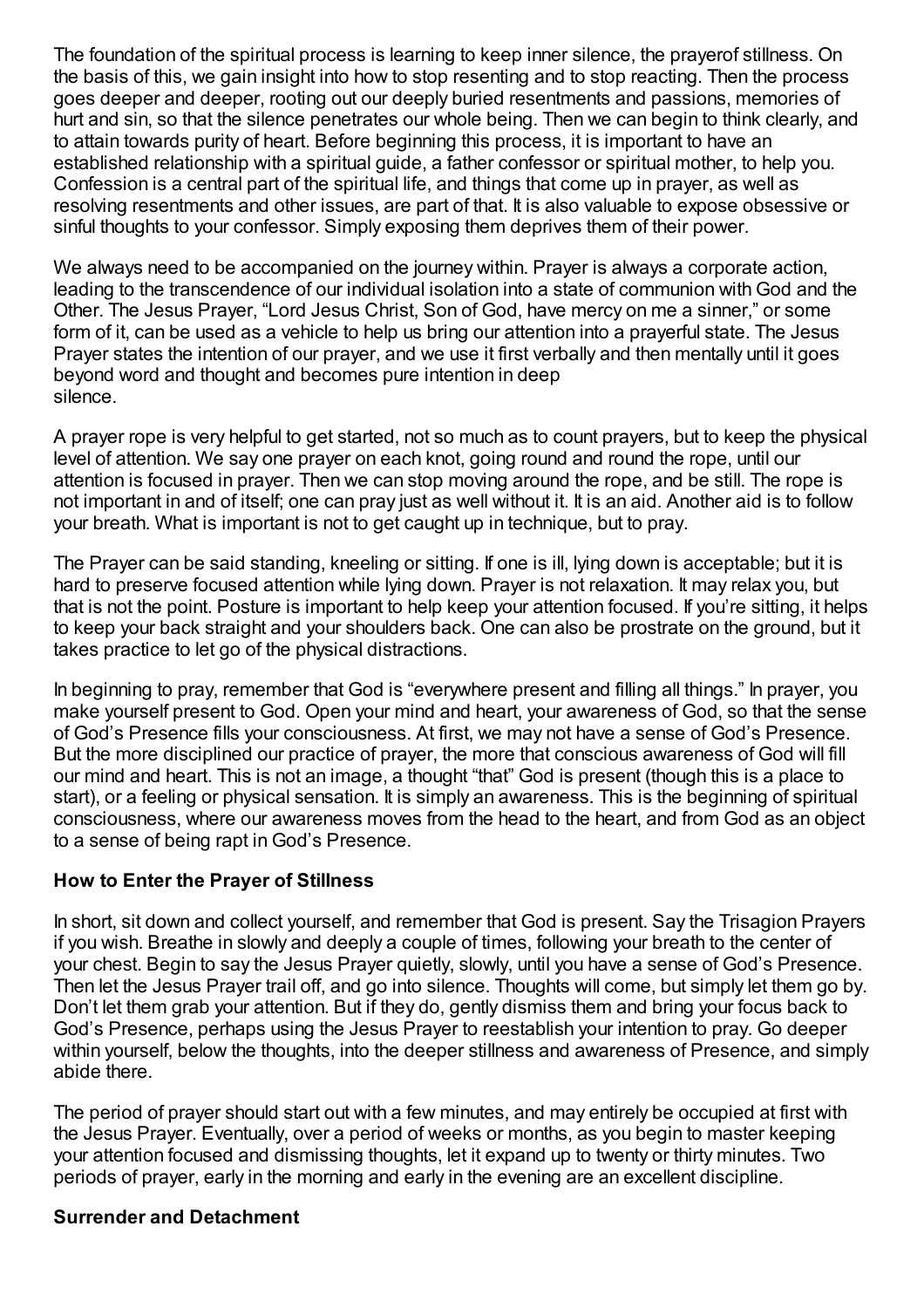The Prayer of Stillness is a process of inner surrender to the Presence and activity of God within yourself. Surrender your thoughts, feelings, emotions, ideas, agendas, plans, images and submit them to the Divine Presence. This is surrender of the ego, and the enkindling of our spiritual awareness. We stop our ego and its thoughts from distracting our attention, and permit God's energy to work within to heal our souls. This is a kind of active and willful passivity, so that God becomes the active partner in prayer.

It becomes obvious that we cannot hold any kind of rancor or resentment, lust or passion, in our minds while trying to enter into silence. In fact, all our attachments to things, people, concepts and ideas have to be surrendered during silent prayer, and thus, they are brought into perspective. The more we connect with God in prayer, the more detached we become. It is a necessity if we are going to progress in prayer and in communion with God. All things that are obstacles to our living communion fall away, if we let them. The key, of course, is to surrender them and let them go.

#### **The Emptying of the Subconscious**

One critically important process that occurs is the emptying of the subconscious. After we have gotten to a point of stillness, over a period of days or weeks, we will be flooded by memories of past hurts, sins, resentments, images and sensations, and wrongs done to us. At first, we feel like we make progress in the prayer, and it is nice and peaceful.

Then, with the flood of memories, we feel like we are going backwards. This is progress! It is the beginning of the process of the purification of our soul. It is extremely unpleasant, at times, but the key is to not allow ourselves to react. These memories have been suppressed, and are now coming to awareness so that they can be dealt with. This purification is already the action of grace illumining your soul. During prayer, make a mental note of the memory or sin, and then take it to confession. Sometimes these memories and the feelings connected with them can be overwhelming. This is why accompaniment on the spiritual journey is so important.

You need someone who can encourage and reassure you, as well as help you resolve the issues that come to awareness, and forgive your sins. It is extremely distressing when suppressed memories of abuse and violent emotions come up. It can not only be confusing, but it can dominate our consciousness. We have to deal with these issues, as they come up, in order to be purified and open ourselves to God. This means working through forgiveness, accepting forgiveness, and forgiving ourselves and God.

#### **The Imagination**

Another thing that comes up is images, which play on our mind and imagination. There are two main levels here: first, the memory images we have seen that are connected with our passions; the second, images from our imagination. All the images we have ever seen are stored in our brain. They range from the face of our mother from our infancy, and other joyful images, to pornographic and violent images or those who have hurt us.

These images are especially powerful if they are attached to some kind of passionate act, of lust or anger. They can be a strong distraction from awareness of God. What is important is to remember that these are just thoughts, memories, and we can dismiss them. They have no power over us that we do not give them.

The task is to get beneath them, and let them go, and eventually take them to confession. The second level of images is what is produced by the imagination. We quiet down, and start to pray, and go into all sorts of imaginal realms, populated by angels, demons, and any and everything else. Many people take this as spiritual vision. But it is not. It is the realm of delusion, and there is nothing spiritual about it. This is especially dangerous if one has a past with hallucinogens and other psychotropic drugs.

The task is, first, to stay with the Jesus Prayer. Then, after much practice, go into silence and be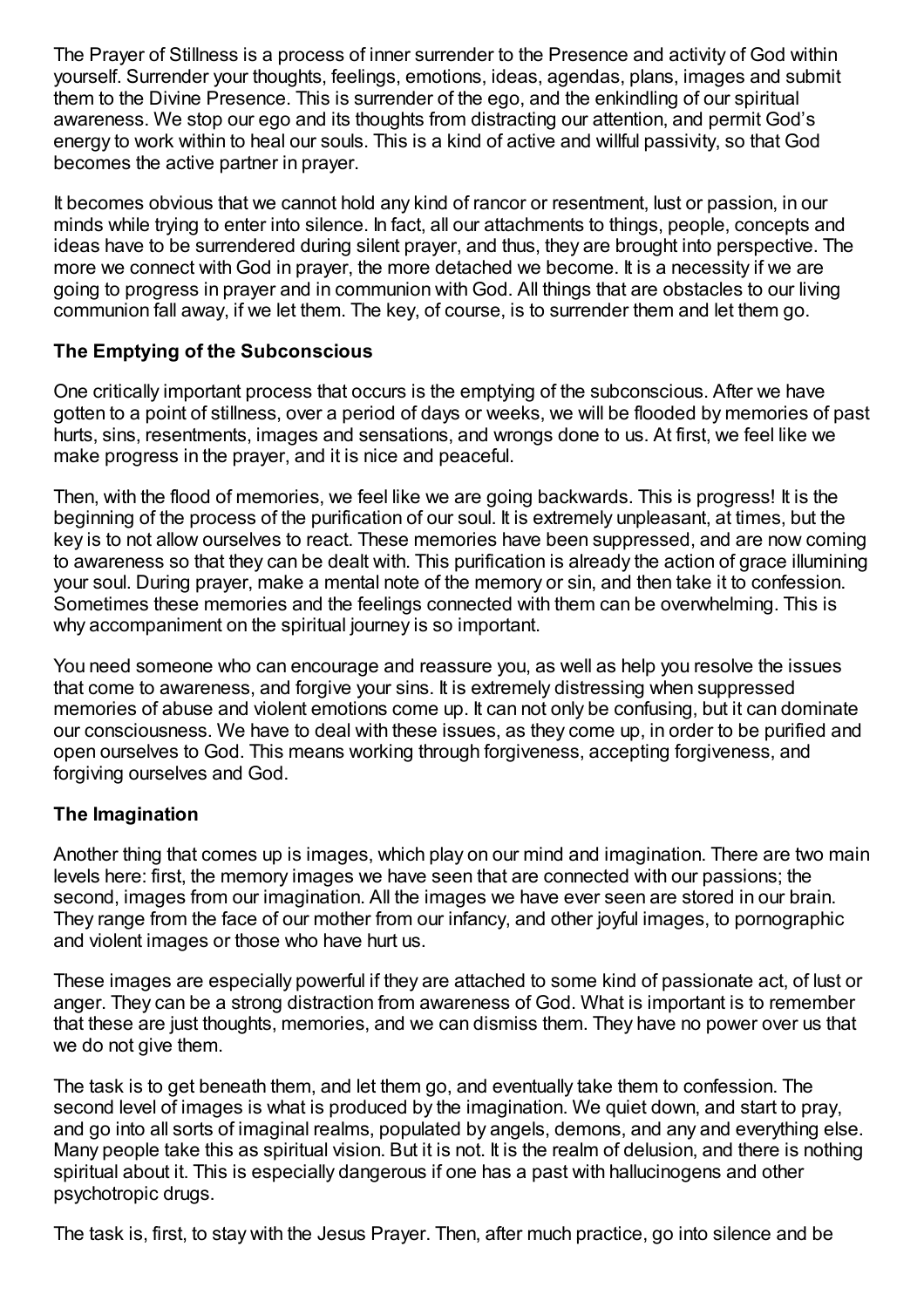absolutely resolute to allow no images, even of Jesus or the saints, into one's mind during prayer. The imagination is still part of the mind, not the spirit (nous).

Even icons are not to be contemplated in an objective sense, bringing the image into the mind. As St John Chrysostom wrote, somewhere, "When you pray before your icons, light a candle and then close your eyes!" The icon is a sacrament of the Presence. Spiritual work is very serious business. If we do not work through the issues that arise in a healthy way, they can literally drive us crazy. It takes a deep commitment to the spiritual process, so as not to be distracted by the emptying of our subconscious, and led into despondency or despair. The task is to perservere, and let the process take its course. This means confessing our thoughts and resolving our resentments, and receiving absolution of our sins. Eventually, it works itself through, though it may take months or years to do so. As Metropolitan Anthony Bloom said, somewhere, when it gets too heavy, sit back and have a cup of tea! God is going to be there; it is we who have to work through our issues so we can be present to Him.

### **Dealing with Resentments**

Resentment and reaction are deeply interrelated. Resentment is an impassioned reaction, based on a judgment of a person (or the self), where our passions are ignited. Resentment is a reaction which we hold within ourselves, and allow ourselves to nurture. It comes from and feeds off our passions, from judgment of others. Resentment is judgment and objectification of a person according to his actions, which have offended us.

The real key to resolving resentment is to realize that it is not the other person who is causing it, but that it is our own reaction. The actions of the other person may have precipitated the reaction, his words or deeds, his sin; but the reaction to those sins, words or deeds is purely our own.

We can only control what belongs to us; we cannot control another person. It is our decision to allow ourselves to be possessed by our passions and reactions, or to take control over our own lives. It is our decision to take responsibility for our own reactions, or to allow ourselves to be caught in the vicious cycle of blaming the other person, in resentment and self-righteousness. Blame and resentment lead nowhere, except to bitterness and unhappiness. They make us into helpless victims, which, in turn, robs us of the power to take responsibility for ourselves.

Resentment comes when we refuse to forgive someone, justifying ourselves by our self-righteous indignation at being hurt. Some of these hurts can be very deep: abuse,abandonment, betrayal, rejection. Sometimes they can be very petty. We keep turning the hurt over and over in our minds, and refuse let it go by justifying our anger. Then we feel justified in hating or despising the person who hurt us. Doing this, we continue to beat ourselves up with someone else's sin, and compound the other person's sin by our own resentfulness.

We blind ourselves to our own sin, focus only on the sin of the other, and in so doing, we lose all perspective. We have to put things into perspective, and realize that the other person's actions are only part of the equation, and that our own reaction is entirely our own sin. To do this, we have to move towards forgiveness. To forgive does not mean to justify the other person's sin. It does not mean that we absolve the other person—not hold them responsible for their sin. Rather, we acknowledge that they have sinned and that it hurt us. But what do we do with that hurt? If we resent, we turn it against ourselves. But if we forgive, we accept the person for who he is, not according to his actions; we drop our judgment of the person. We realize that he is a sinner just like me. If I am aware of my own sins, I can never judge anyone. We can begin to love him as we love ourselves, and excuse his falling short as we forgive ourselves. It helps when the person who hurt us asks for forgiveness, but it is not necessary. We must always forgive: not only because God forgave us; but also because we hurt ourselves by refusing to forgive.

Our resentments can also be extremely petty. Sometimes we resent because we cannot control or manipulate someone to behave according to our expectations. We become resentful of our own frustration, where the other really had nothing to do with it. All our expectations of other people are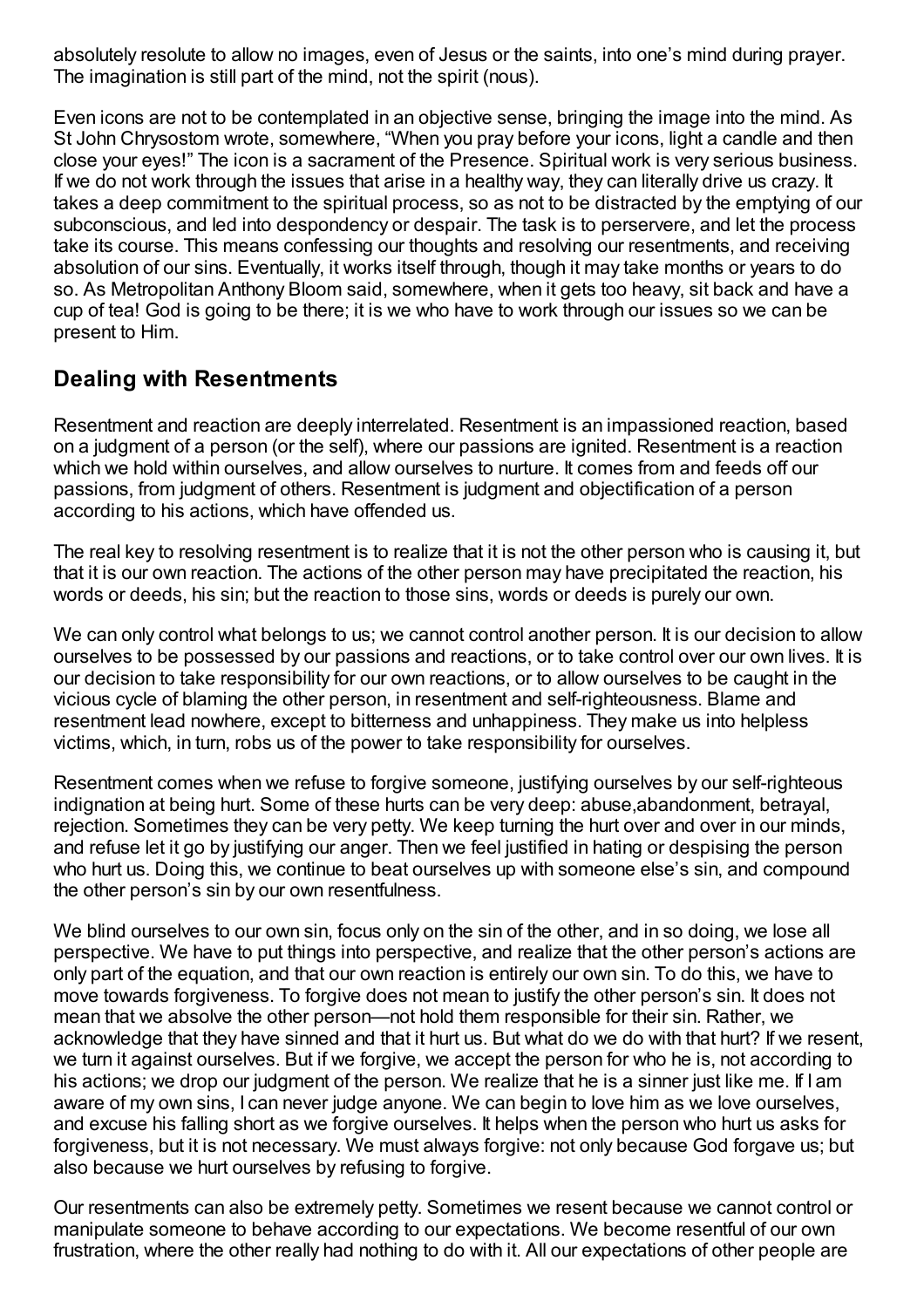projections of our own self-centeredness. If we can let other people simply be who they are, and rejoice in that, then we will have tremendous peace!

We have to be watchful over ourselves, so that we do not allow ourselves to project our expectations on others, or allow resentment to grow within us. This kind of awareness, watchfulness, is nurtured by the practice of cutting off our thoughts and practicing inner stillness. By this, we practice cutting off our reactions, which all start with thoughts. We can come to see what is our own reaction, and what belongs to the other.

Eventually, we see that our judgment of the other is really about ourselves, our own actions, words, attitudes and temptations, which we see reflected in the other person. To face this means to face our own hypocrisy, and to change. If we judge and condemn someone for the same sins, thoughts, words and deeds that we have ourselves, then we are hypocrites. We must repent from our hypocrisy. This is real repentance: to recognize and acknowledge our own sin, and turn away from it towards God and towards our neighbor.

We have to see how our sins distract us from loving our neighbor, and from loving God. Our love of our brother is the criterion of our love of God. St John tells us, "How can we love God whom we have not seen, if we can't love our neighbor whom we can? If you say that you love God and hate your brother, you are a liar". If we love God, then we will forgive our neighbor, as God has also forgiven us. The conscious awareness of our own reactions and judgments, of our attachment to our passions of anger and our own will, is the first level of spiritual awareness and watchfulness. We have to move beyond self-centeredness (oblivious to others), to becoming self-aware, aware of our own inner processes through watching our thoughts and reactions.

#### **Repentance and Confession**

Awareness of our sins and hypocrisy, our short comings and falls, leads us to repentance and the transformation of our life. Repentance, conversion, the transformation of our mind and our life, is the core of the Christian life. Repentance does not mean to beat ourselves up for our sins, or to dwell in a state of guilt and morose self condemnation. Rather, it means to confront our sins, and reject and renounce them, and confess them, trying not to do them again. What this does is, that to the extent we renounce and confess our sins, they no longer generate thoughts, which accuse us or spur passionate reactions.

Sometimes we have to confess things several times, because we only repent of, or are even conscious of, aspects of the sin. Things that make us feel guilty, provoke our conscience, or that we know are acts of disobedience all should be confessed. We have to train our conscience, not by memorizing lists of sins, but by becoming aware of what breaks our relationship with God and other people. We need to be conscious of God's presence, and realize what distracts us from it. These things are sins. Of course, we are experts at deluding ourselves, when we really want to do something, and we know that it is not blessable.

Confession is not only Christ's first gift to the Church, the authority to forgive sins in His Name; but is one of the most important means of healing our souls. Sins are not sins because they are listed in a book somewhere. They are sins because they break our relationship with God, other people, and distort our true self. Sins are sins because they hurt us and other people. We need to heal that hurt, and revealing the act or thought or attitude takes away the shame that keeps it concealed, and prevents healing.

We need to confess the things that we are the most ashamed of, the secret sins, which we know are betrayals of our true self. If we don't confess them, they fester and generate all sorts of despondency, depression and guilt, shame and despair. The result of that is that we identify ourselves with our sins. For example, same-sex attraction becomes gay identity. Failure in some area becomes a general self-identification with being a failure.

What is critically important is that we are not our sins, thoughts or actions. These things happen, we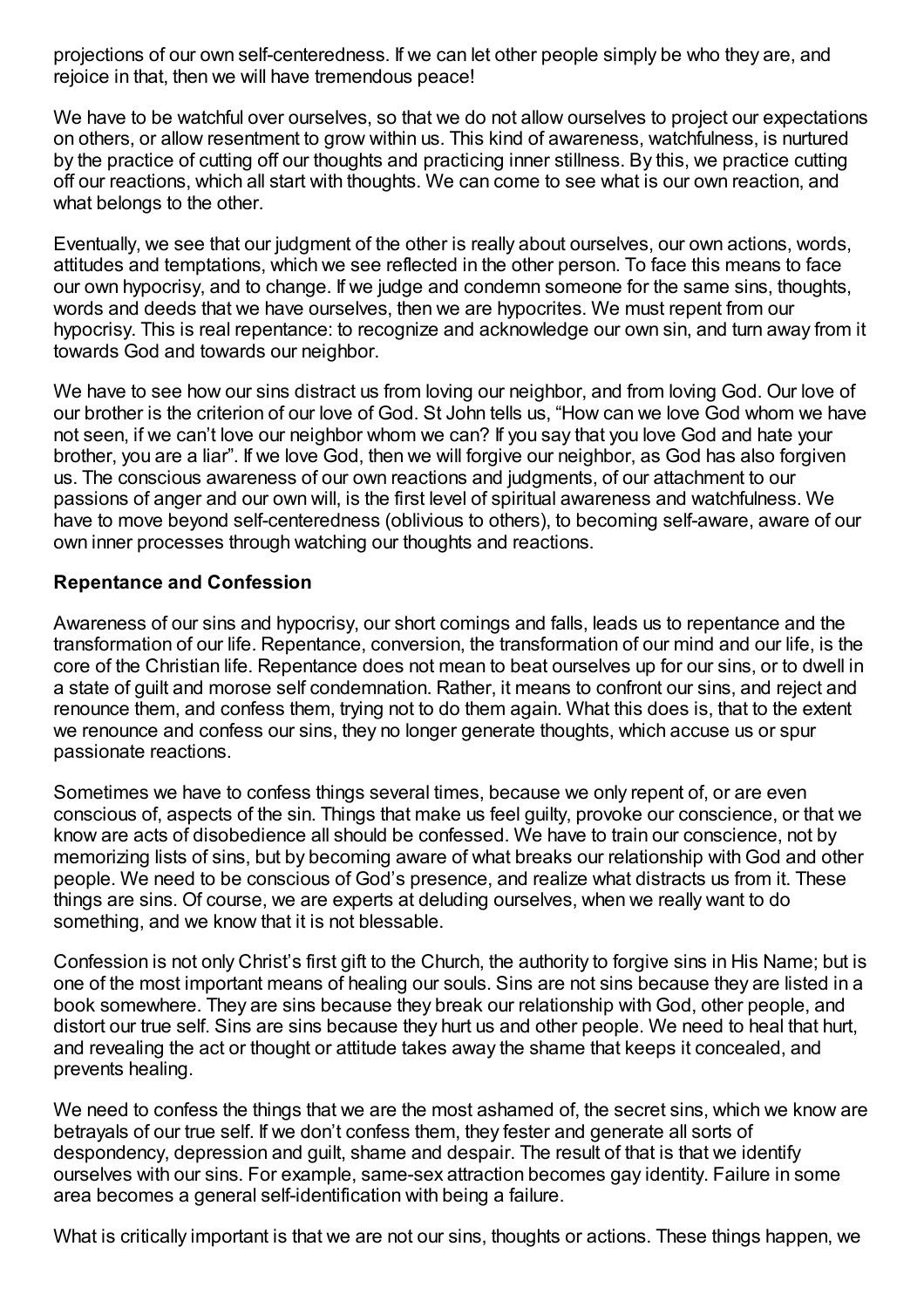sin, have bad thoughts and do wicked and evil things. But we are not our thoughts or actions. Repentance means to stop and renounce not only the actions, but to renounce the identity that goes with it. Thoughts are going to come. But we can learn, through practicing inner stillness, to let our thoughts go. They will still be there, but we can learn to not react to them, and eventually, simply to ignore them.

The process of purifying our self is hard and painful, at first; but becomes the source of great joy. The more we confess, honestly and nakedly, the more we open ourselves to God's grace, and the lighter we feel. Truly the angels in heaven (and the priest standing before you bearing witness to the confession) rejoice immensely when a person truly repents and confesses their sins, no matter how dark and heinous. There is no sin so grievous that it cannot be forgiven. NOTHING! The only sin not forgiven is thinking that God cannot forgive our sin. He forgives. We have to forgive our self, and accept His forgiveness.

Preparing for confession is an important process. It means to take stock of our life, and to recognize where we have fallen, and that we need to repent. The following should help to prepare for confession, but it is not a laundry list. Rather, it should help to spur our memory, so that we can bring things to consciousness that we have forgotten. It is more of an examination of conscience.

#### **The Passions**

- Gluttony,
- Lust
- Avarice
- Anger
- Envy
- Despondency
- Vainglory
- Pride

### **The Commandments**

Love the Lord your God with all your heart, with all your soul and with all your mind; and love your neighbor as yourself

# **Loving God**

- Do I love God?
- Do I really believe in God, or just go through the motions?
- Do I pray, and when I do, do I connect, or is it just mechanical?
- Do Irush through prayers, Scripture readings, and spiritual literature?
- Do I seek the will of God in all things?
- Do Irebel against what I know to be God's will, and the Christian life?
- Do I try to be obedient, and constantly surrender my life to God?
- Do I go to church, go to confession and communion regularly, keep the fasts?
- Do I try to be conscious of God's Presence, or not?
- Do I try to sanctify my life? Or do I give in to temptation easily? Thoughtlessly?

## **Loving our Neighbor**

How do I treat the people around me?

Do I allow myself to judge, criticize, gossip aboutor condemn my neighbor?